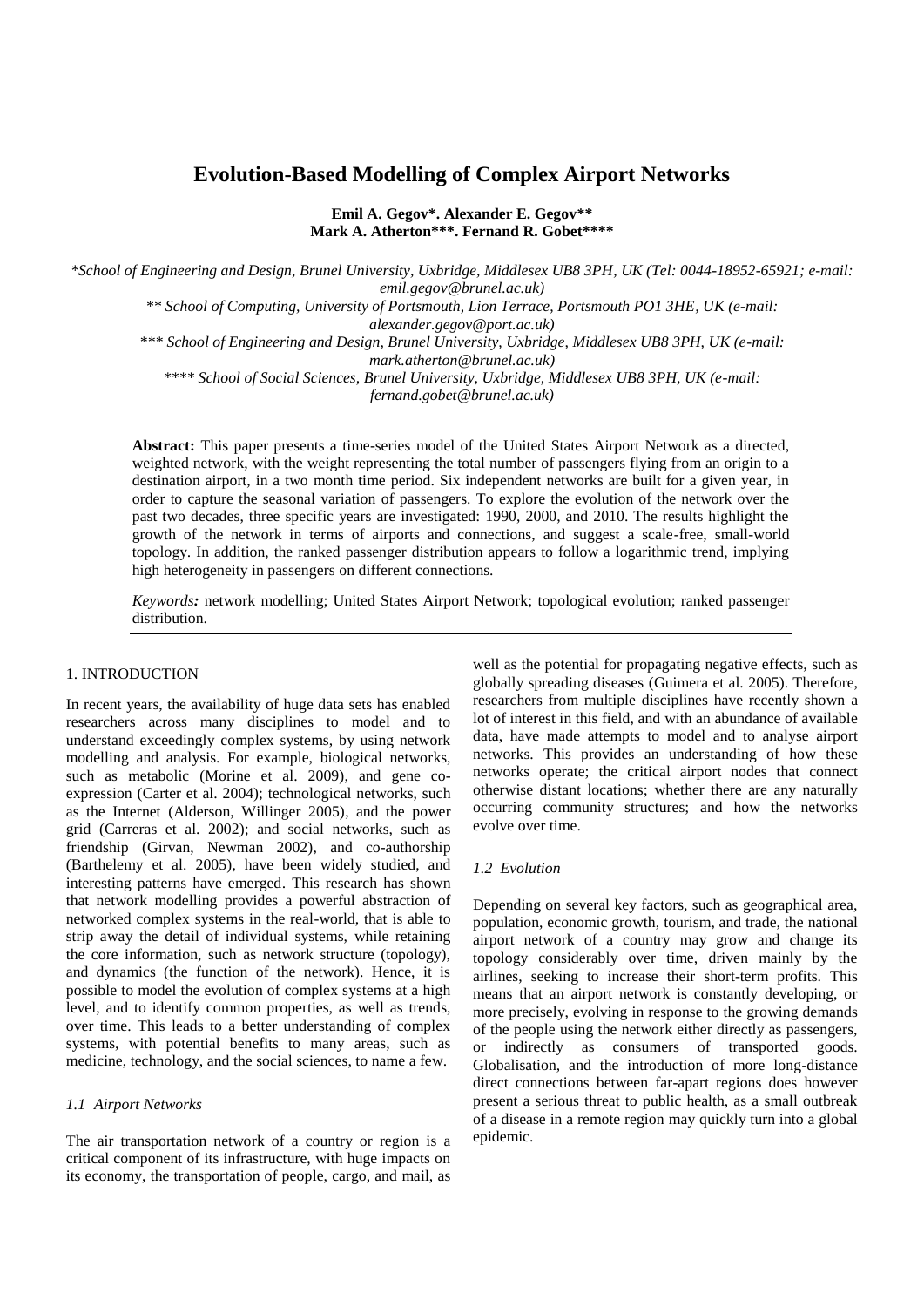#### *1.3 Related Work*

Researchers working on airport networks have typically focused on the modelling of a national airport network, such as the Airport Network of China (Li, Cai 2004), and the Airport Network of India (Bagler 2008); or the World Airport Network (Guimera et al. 2005), which is the global network of all airports. However, most studies so far have either investigated the evolution of the network over a not significantly long time period (Amaral et al. 2000, Barrat et al. 2004, Xu, Harriss 2008), or have not modelled in detail by ignoring link directionality and link weights (Bounova 2009).

#### *1.4 Contribution*

This paper presents a more detailed model of the evolution of a complex airport network over a significant time period. The aim is to explore the development of the network, in order to expose growth patterns, and changes in structure as well as passenger demand. In addition, the ranked weight distribution of the links (Gegov et al. 2011), instead of the commonly used (cumulative) probability distribution of link weights, is used as a measure of the volume of passengers travelling between all connected airports. It was chosen because it contains information about the absolute numbers of passengers flying between airports, and every connection, or link, is explicitly present in the distribution.

## 2. METHODOLOGY

Evolution-based modelling of any complex network can be defined as a process that takes as input some specific network data, and returns a complete network model of these data. In other words, all local interactions between pairs of nodes for some time period are mapped onto a global network model, representing the structure and dynamics of the real complex network, for the period under study. In this way, it is possible to determine how the network is evolving over time, in terms of its topology and interactions.

#### *2.1 Selecting Data*

First, it is necessary to decide which specific interactions in the network are of particular interest. For example, in an airport network, these can be the number of passengers flying between airports, the number of aircraft flying between airports, or quite possibly, any other metric describing the link between a pair of airports. Then, a long enough time interval is chosen, such that there are available data to be modelled, and the scale of the observed evolution is maximised. The chosen interval is partitioned into equal time slices, depending on the required level of granularity. In the case where a long interval and high granularity result in an unfeasible number of time slices, a sample of those can be selected for the actual modelling.

#### *2.2 Network Modelling*

A network is essentially a set of nodes and links, so if the data are in the form of node pairs (in most cases it is), it is easy to build a network directly from the data: for each pair, insert a directed link from the source node to the target node, labelling the link with the given weight (representing strength of interaction). Hence, a snapshot of the evolving network is generated for each time slice of the data.

# 3. UNITED STATES AIRPORT NETWORK

Here, a case study of a continuously developing air transportation network that is vital for the mobility of millions of passengers per day is presented. The United States Airport Network (USAN) was chosen for several reasons. Firstly, it is large and growing, so it is clearly a good candidate for studying network evolution. Secondly, there is a lack of detailed models that trace the network for more than a few years. Thirdly, there is a large quantity of available data, dating back to 1990, when the network looked very different to what it is today. Essentially, this is an application of the evolution-based modelling methodology from the previous section, with an additional part describing the network analysis.

## *3.1 Data Sets*

The number of passengers flying from an origin to a destination airport was chosen as the variable for this study, because it is the common choice in the literature, and it is perhaps the most influential factor in the expansion and organisation of the network. The longest possible time period – from 1990 to 2010 – was selected, based on the availability of data for this period. To investigate seasonal variation within a given year and to build more precise models of the network, time slices of length two months offer a good balance, so a year is divided in six equal parts. To reduce the huge amount of modelling (120 networks), without losing too much information, only three years are modelled in this study: 1990, 2000, and 2010. These years capture the oldest, the intermediate, and the newest, open source states of the network. Unfortunately, the data for the end of 2010 are still unreleased at the time of writing, so the network snapshot for November – December is not included in this study. All the data is obtained from the Bureau of Transportation Statistics (http://www.bts.gov/), and is publicly available.

#### *3.2 Network Model*

The model consists of seventeen network snapshots: six for 1990, six for 2000, and five for 2010. Each network is directed and weighted, and includes a number of isolated nodes and self-loops. The directed links reflect the difference in passengers flying from A to B and vice versa. The link weight represents the total passengers travelling from A to B in a time slice (January – February, March – April, etc.). Isolated nodes denote airports that handled aeroplane departures and/or arrivals, but no actual passengers. Self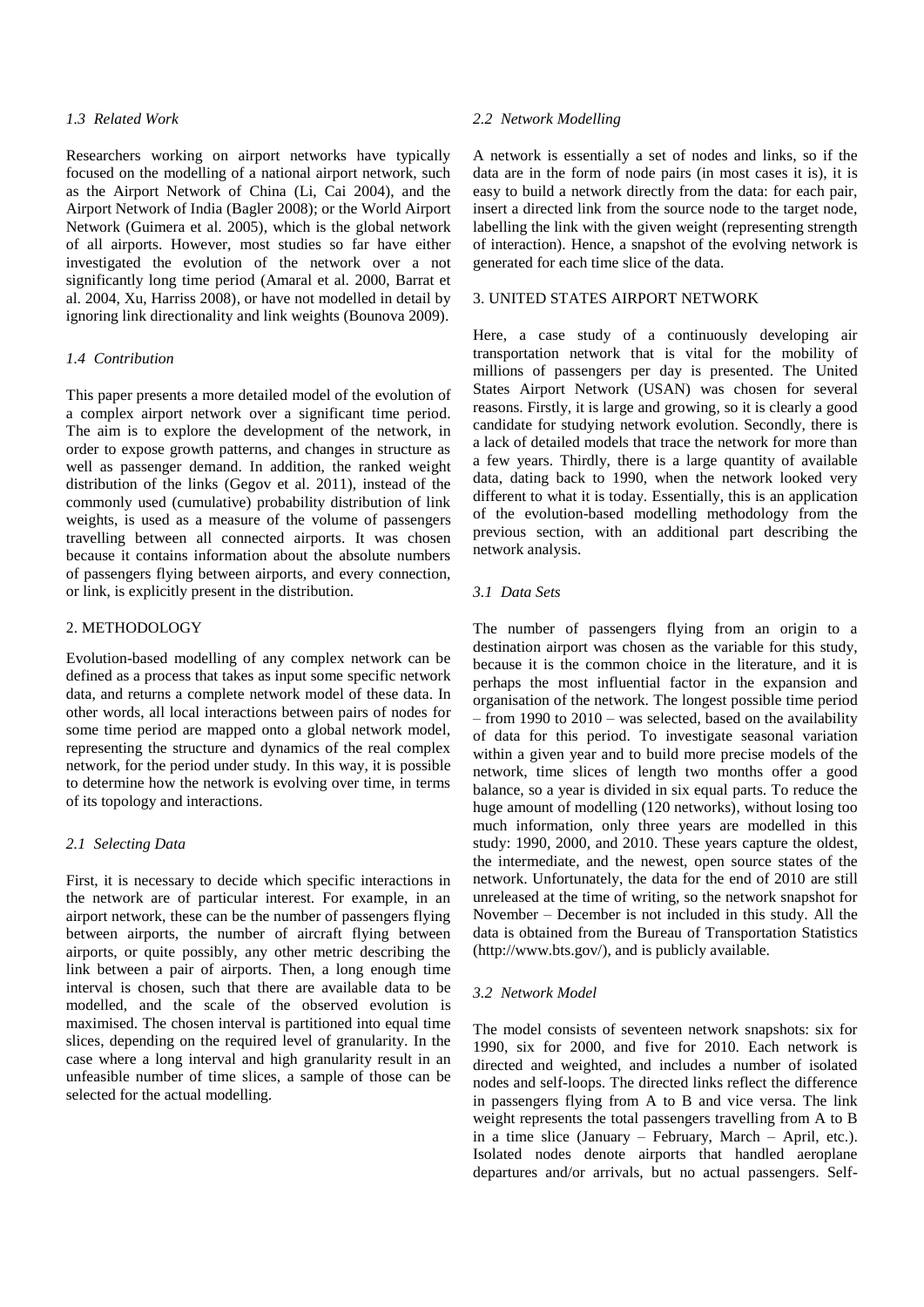loops occur when an aeroplane takes off and lands at the same airport for some reason, such as an emergency. Over the past twenty years, the USAN experiences dramatic growth: airports triple from about 350 to over 1,100, and direct connections double from 5,000 to 10,000.

#### *3.3 Network Analysis*

Graph theory offers numerous statistical parameters that usually measure some structural property of the underlying network, so for the purposes of this study, the most prominent parameters are selected for analysis. Since they are quite general, they are often used across many disciplines that exploit the potential of network modelling. In this paper, we investigate six individual parameters (defined further below): number of nodes (*N*); number of links (*E*); size of Giant Connected Component (*GCC*); average degree (*<k>*); characteristic path length (*L*); and clustering coefficient (*C*). In addition, we compute three functions: the in-degree distribution  $P(k_{\text{in}})$ ; the out-degree distribution  $P(k_{\text{out}})$ ; and the ranked weight distribution *W(r)*. Note that *W(r)* is an indicator of network dynamics, as opposed to network structure.

In the USAN model, *N* is the total number of US airports; *E* is the total number of one-way domestic connections; *GCC* is the number of airports in the largest connected subnetwork;  $\langle k \rangle$  is the average number of domestic connections per airport; *L* is the average number of flights that need to be taken to get from A to B; and *C* is the expected proportion of airport neighbours (all connected to an airport) that are connected themselves. The latter two of those are calculated for an undirected network due to computational complexity, but most connections are bidirectional anyway, so the results should be fairly accurate.  $P(k_{in})$  and  $P(k_{out})$  are the probability distributions of a randomly chosen airport having *k*in incoming and  $k_{\text{out}}$  outgoing connections, respectively. By extracting the first two data points (0 and 1 connection) and taking them as separate parameters  $p$  and  $q$ , the degree distributions are well-approximated by a power-law fitting function of the form  $P(k) = ak^n$ , where *a* is the scaling factor, *k* is in/out-degree, and *n* is the exponent.  $W(r)$  is the rankordered passenger distribution on all network connections. For systematic analysis across all networks, *W(r)* is normalised to be in the range (0, 1]. This function is wellapproximated by a logarithmic fit of the form  $W(r) = bLn(r)$ *+ c*, where *b* is the scaling factor, *Ln* is the natural logarithm, *r* is the rank, and *c* is the coefficient. Hence, the functions are described by their parameters:  $p_{in}$ ,  $q_{in}$ ,  $a_{in}$ , and  $n_{in}$  of  $P(k_{in})$ ;  $p_{out}$ ,  $q_{out}$ ,  $a_{out}$ , and  $n_{out}$  of  $P(k_{out})$ ; and, *b* and *c* of  $W(r)$ . To sum up, the networks are analysed in terms of six individual parameters (denoted by capital letters), and ten function parameters (denoted by lower case letters).

### 4. RESULTS

The single parameters are calculated using Network Workbench; the degree distributions are fitted using the EzyFit toolbox for Matlab; and the ranked weight distributions are fitted in SPSS. For each parameter and for each of the three years (1990, 2000, and 2010), the mean

parameter value and the Standard Error of the Mean (SEM) of all six network snapshots were calculated. The SEM indicates the amount of bimonthly variation. Figs. 1-16 illustrate the trend of each parameter average over the twenty-year period, and the vertical error bars (where visible, due to higher variance) indicate the SEM. Figs. 1-6 present the six individual network parameters in green. Figs. 7-14 show the eight degree distribution parameters in blue for indegree and orange for out-degree. Figs. 15 and 16 report the ranked weight distribution parameters, *b* and *c*, in red. The results are discussed in the next section.





Fig. 1. Airports. Fig. 2. Connections.













Fig. 7. P(0 connections in). Fig. 8. P(0 connections out).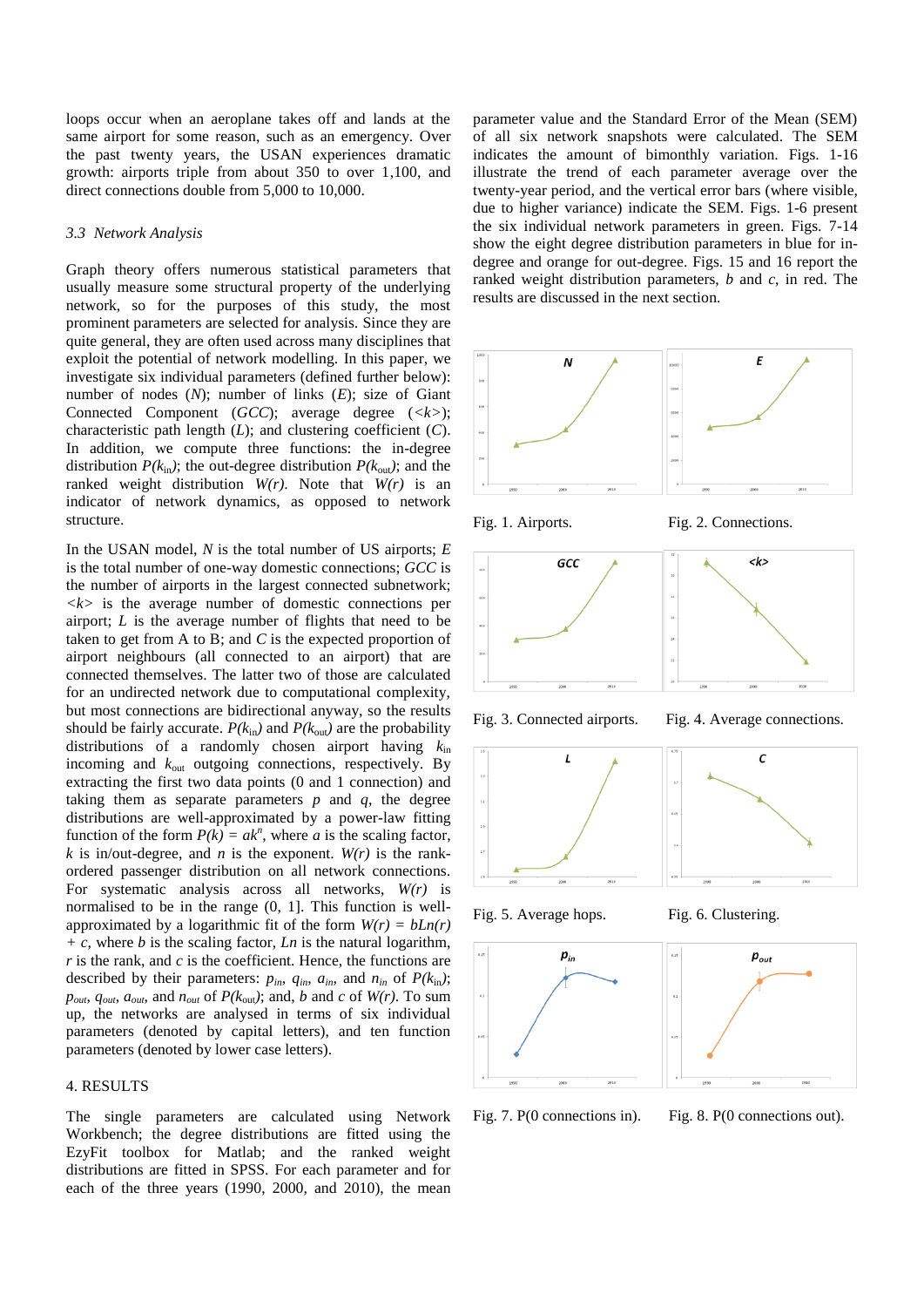

Fig. 9. P(1 connection in). Fig. 10. P(1 connection out).



Fig. 11. Scaling factor *ain*. Fig. 12. Scaling factor *aout*.





Fig. 13. Exponent  $n_{in}$ . Fig. 14. Exponent  $n_{out}$ .



Fig. 15. Scaling factor *b*. Fig. 16. Coefficient *c*.

## 5. DISCUSSION

The obtained results are discussed in three parts. Section 5.1 addresses the individual parameters, which are based on the global structure of the entire network. Section 5.2 covers the degree distribution parameters, which describe the structure of the USAN in terms of the airports' number of incoming and outgoing connections from/to other airports. Section 5.3 focuses on the weight distribution parameters, which highlight the high heterogeneity in the number of passengers on different connections.

#### *5.1 Individual Network Parameters*

Figs. 1-3 show the growth of the network in terms of airports, connections, and connected airports. Clearly, the expansion is much larger from 2000 to 2010, indicating a non-linear growth process. This observed behaviour is not unusual, as any transportation network is constantly affected by economic decisions, supply and demand, and many other factors. What is rather unusual is the fact that the average number of airport connections, Fig 4, displays a linear decline in time, due to the faster increase in number of airports compared to the number of airport connections. This means that many (probably small size) airports were introduced but they were not interconnected that well, unless already established airports lost some connections. Because of this rapid growth, the average hop length (Fig. 5) between any two airports in the US jumped from 2.5 to 3.5, within the past ten years. However, this does not imply that the average journey would need more changes; to the contrary, the network was optimised over time to reduce the changes of the average passenger by interconnecting airports with higher passenger demands, and disconnecting those less profitable. This is evident from the recent boom in low-cost airlines, providing many point-to-point flights between poorly connected destinations. Based on these facts, it is natural to assume that the clustering in the network increases, but Fig. 6 contradicts this; again, this must be due to the huge number of new airports. All these parameters have confirmed the immense development of the USAN, particularly in the first decade of the  $21<sup>st</sup>$  century, and the next section explains this phenomenon in a little more detail.

#### *5.2 Degree Distribution Parameters*

Figs. 7 and 8 show the probability of an airport having zero incoming and outgoing connections, respectively. In other words, this parameter measures the proportion of very remote airports that only have some arrivals, or departures, per month. Clearly, the fraction rises from 1990 to 2000, indicating a significant increase in such poorly connected airports, but more interesting is the 2000 to 2010 period, which experienced no major change. Figs. 9 and 10 present the fraction of airports with just one incoming and outgoing connection, respectively. Again, these trends quantify the presence of minor airports, which increases linearly over the two decades. Figs. 11 and 12 report the fitting functions' estimates for the parameters from the previous two figures. Basically, they confirm that the fits are not able to approximate (especially for the year 2000) the first two data points that were extracted as *p* and *q*, since they do not obey the power-law relationship that the rest of the data does. The key parameter in a power-law is the exponent, as it controls the skew of the distribution. Therefore, between 1990 and 2000, Figs. 13 and 14 suggest an increasing exponent in absolute terms, since the scale of the figures is negative. This implies stronger preferential attachment, which means that already highly connected airports obtained more connections, while poorly connected airports received few new, or even lost existing, connections. The fact that the change between 2000 and 2010 is small, suggests that although there was a